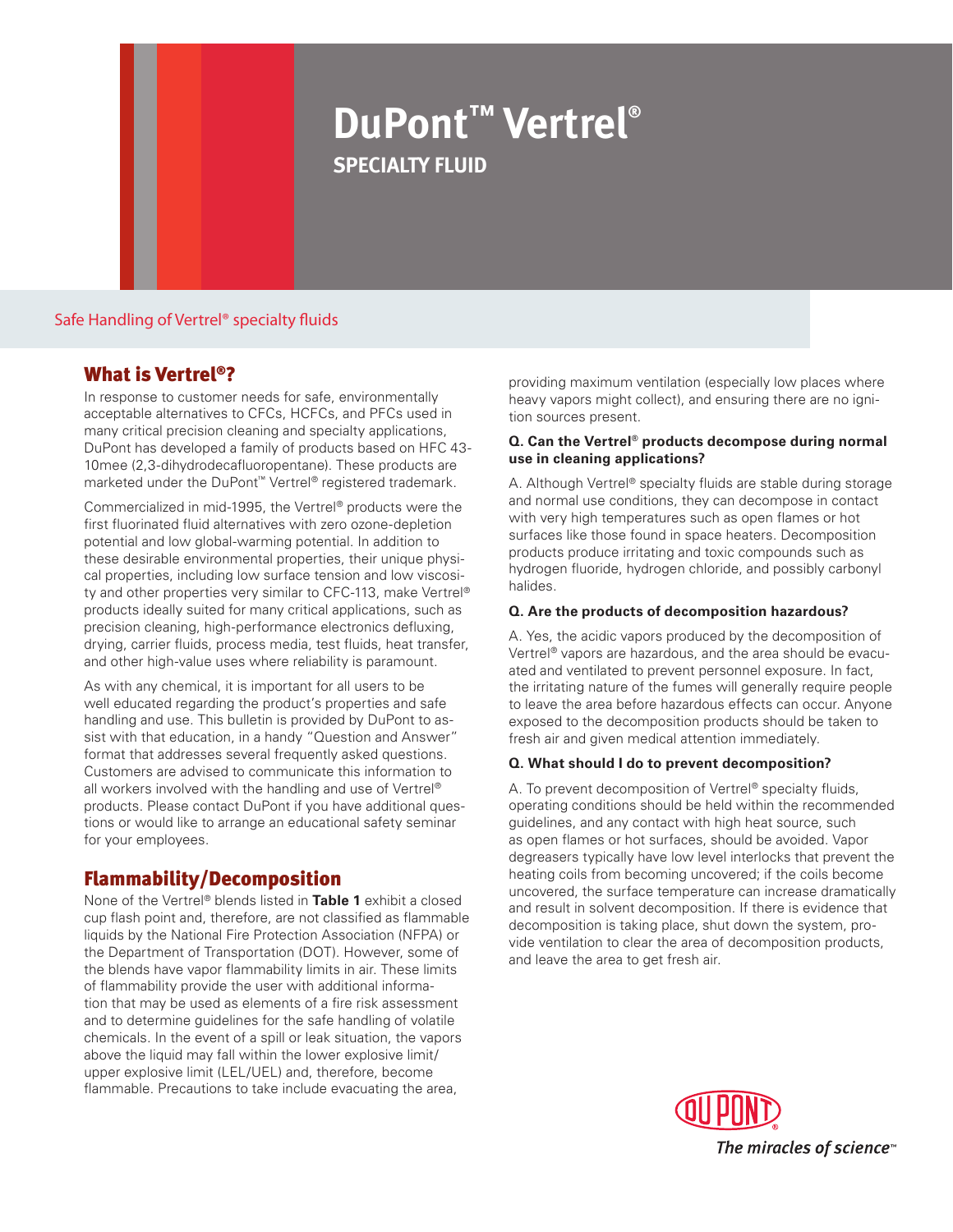# Human Health

The Vertrel® specialty fluids have low inhalation toxicity and pose little risk of adverse health effects when airborne exposures are maintained below established exposure limits. Vertrel® vapors are transparent, with only a slight odor. The vapors are four to eight times heavier than air and, therefore, can collect and concentrate near the floor or in low lying areas. High vapor concentrations can result in suffocation due to an oxygen deficiency. It is, therefore, not safe to enter a tank, vapor degreaser, or other confined space without observing safe entry procedures.

#### **Q. What are the exposure limits for Vertrel® specialty fluids?**

A. For Vertrel® XF, DuPont has established an Acceptable Exposure Limit (AEL) of 200 ppm, 8- and 12-hr time-weighted average (TWA). An AEL is the airborne concentration to which nearly all workers may be repeatedly exposed day after day, without adverse effects. Also, a ceiling limit of 400 ppm has been set by DuPont. A ceiling limit is the airborne concentration that should not be exceeded during any part of the working day. Similarly, the American Conference of Governmental Industrial Hygienists (ACGIH) has set threshold limit values (TLVs) that represent airborne concentrations to which nearly all workers may be repeatedly exposed without adverse effect. The calculated TLV for Vertrel® blends is shown in Table 1. The exposure limits for some other solvents are shown for a comparison in **Table 2**.

#### **Q. What are the symptoms of exposure above the exposure limits?**

A. Inhaling concentrations well above the established exposure limits of vapor from Vertrel® may affect the central nervous system. Symptoms may include dizziness, a feeling of intoxication, tremors, convulsions, and loss of coordination. These symptoms are reversible upon exposure to fresh air. There are no indications of long-term chronic effects. Prolonged inhalation of high concentrations may also cause suffocation and death due to oxygen deprivation. Breathing high concentrations of Vertrel® vapor may produce cardiac sensitization. Cardiac sensitization is an increased sensitivity of the heart to adrenaline in the presence of an inhaled sensitizing chemical such as fluorocarbons or organic chemicals. Cardiac sensitization leads to heart irregularities which may be fatal. The likelihood of such heart problems increases if a person is under emotional or physical stress. Medical attention should be sought immediately.

Do not treat with epinephrine (adrenaline) or similar heart stimulants, because they will increase the risk of cardiac arrhythmia and cardiac arrest. If there is breathing difficulty, administer oxygen. If breathing has stopped, give artificial respiration.

If any of the initial symptoms are experienced, move to fresh air and seek medical attention immediately. Recovery occurs quickly.

|                           | <b>Boiling</b><br>Point      | Acceptable<br><b>Exposure</b> | Closed<br>Cup         | <b>Tag Open</b><br>Cup     |                    | Vapor<br>Flammability<br><b>Limits in Air</b><br>(vol %) |
|---------------------------|------------------------------|-------------------------------|-----------------------|----------------------------|--------------------|----------------------------------------------------------|
| <b>Product</b>            | $^{\circ}$ C ( $^{\circ}$ F) | Limit<br>(ppm) <sup>a</sup>   | <b>Flash Point</b>    | <b>Flash Point</b>         | <b>Lower Limit</b> | <b>Upper Limit</b>                                       |
| Vertrel <sup>®</sup> XF   | 55 (130)                     | 200                           | None <sup>c</sup>     | None                       | None               | None                                                     |
| Vertrel <sup>®</sup> XM   | 48 (118)                     | 200                           | None <sup>e</sup>     | None                       | 9                  | 11                                                       |
| Vertrel® XE               | 52 (126)                     | 235                           | None <sup>e</sup>     | None                       | None               | None                                                     |
| Vertrel <sup>®</sup> XP   | 52 (126)                     | 200                           | None <sup>e</sup>     | None                       | None               | None                                                     |
| Vertrel® X-P10            | 54 (129)                     | 200                           | None <sup>c</sup>     | None                       | 5                  | 11                                                       |
| Vertrel <sup>®</sup> MCA  | 39 (102)                     | 200                           | None <sup>d</sup>     | None                       | None               | None                                                     |
| Vertrel® MCA Plus         | 38 (100)                     | 214                           | None <sup>d</sup>     | None                       | 6                  | 11                                                       |
| Vertrel <sup>®</sup> SMT  | 37 (99)                      | 169                           | None <sup>d</sup>     | None                       | 8                  | 13                                                       |
| Vertrel® XMS Plus         | 38 (100)                     | 197                           | None <sup>d</sup>     | 20° C (68° F) <sup>f</sup> | 4                  | 14                                                       |
| Vertrel® SDG              | 43 (109)                     | 193                           | None                  | None                       | 7                  | 14                                                       |
| Vertrel <sup>®</sup> SFR  | 41 (106)                     | 187                           | None                  | None                       | $\overline{7}$     | 15                                                       |
| Vertrel <sup>®</sup> XH   | 53 (127)                     | 217                           | None                  | None                       | None               | None                                                     |
| Vertrel® X-DF             | 39 (102)                     | 200                           | None <sup>d</sup>     | None                       | None               | None                                                     |
| Vertrel <sup>®</sup> X-DA | 55 (130)                     | 186                           | None <sup>c</sup>     | None                       | None               | None                                                     |
| Vertrel <sup>®</sup> XSi  | 57 (134)                     | 200                           | $<$ - 18 $^{\circ}$ C | $< 0^\circ C$              | 5                  | g                                                        |

## **Table 1 - Vertrel® Specialty Fluids**

a AEL is the DuPont Acceptable Exposure Limit where governmentally imposed occupational exposure limits that are lower than the AEL are in effect, such limits shall take precedence

**b AEL values are calculated in accordance with ACGIH Formula for TLVs for mixtures** 

c Tag Closed Cup Flash Point – ASTM D 56

d Pensky-Martens Closed Cup Flash Point – ASTM D 93 e Setaflash Closed Cup Flash Point – ASTM D 3278

f Vertrel® XMS Plus has a Tag Open Cup Flash Point of 20°C (68°F), but no fire point (i.e., <5 sec sustained flame)

g Unable to determine due to condensation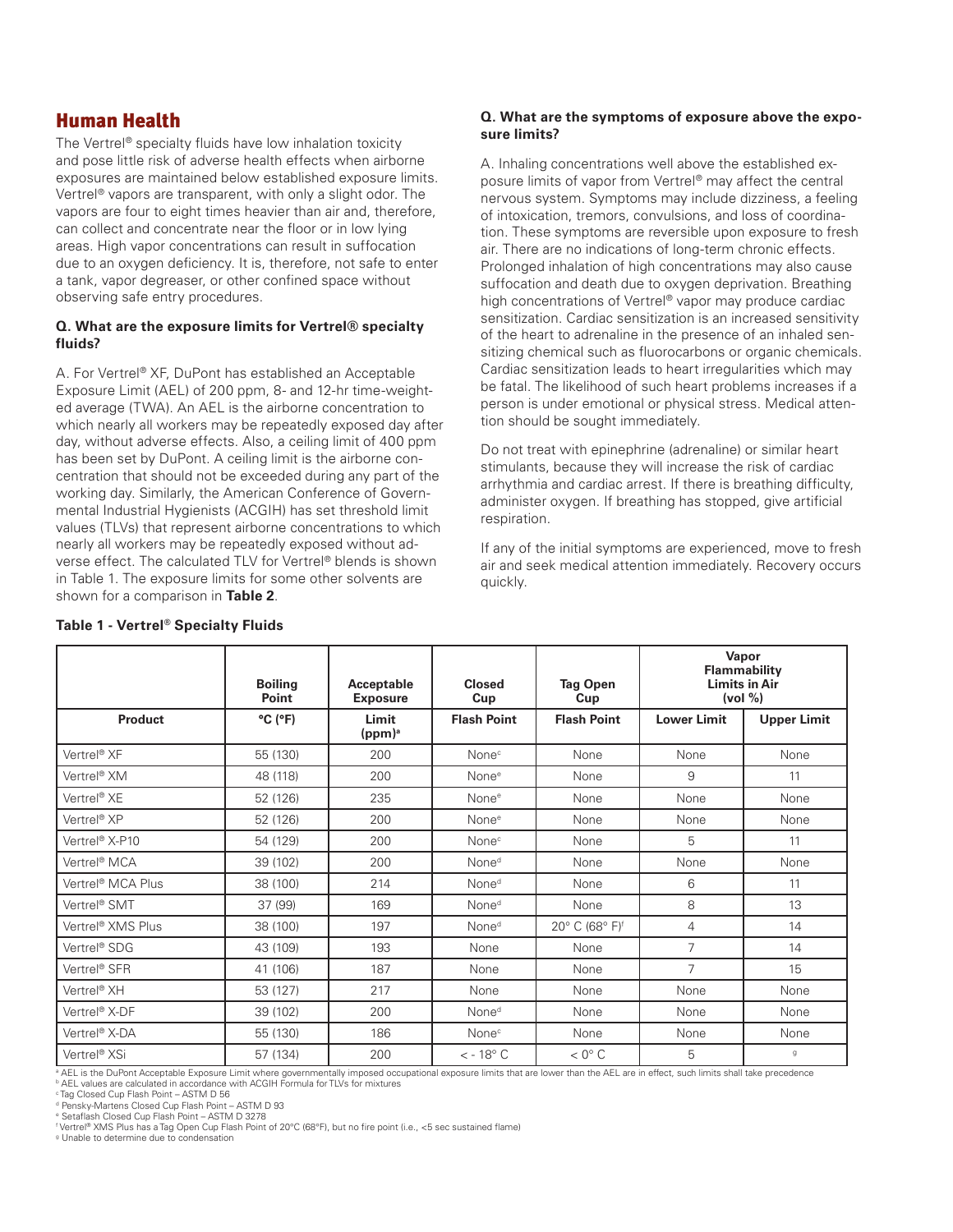#### **Table 2 - Solvent Comparison**

| <b>Solvent</b>     | TLV-8hr<br>TWA (ppm) | Flammability<br>Limits<br>$%$ in Air) |
|--------------------|----------------------|---------------------------------------|
| Vertrel® XF        | $200*$               | None                                  |
| HCFC-225, blend    | $50**$               | $75 - 15$                             |
| HCFC-141b          | 500                  | $7.6 - 17.7$                          |
| Perchloroethylene  | 25                   | None                                  |
| Trichloroethylene  | 10                   | $7.8 - 52$                            |
| Methylene Chloride | $25***$              | $13 - 23$                             |

\* DuPont's Acceptable Exposure Limit

\*\* Calculated exposure limit based on a 25 ppm (8-hr TWA) limit for HCFC-225ca and a 200 ppm (8-hr TWA) limit for HCFC-225cb \*\*\* Permissive Exposure Limit established by OSHA

#### **Q. What can I do to work safely on systems in enclosed areas?**

A. Good work practices dictate that solvent degreasers be used in open, well-ventilated areas. However, if you need to enter an enclosed area where unknown concentrations of Vertrel® vapors may exist, open all hatches or vents on the equipment and ventilate the area. The highest concentration of vapors will be near the ground, because the vapors are four to eight times heavier than air. To ventilate, use fans to force air down to the lowest point in the area you will be entering. Monitor the composition of the atmosphere in the area you will be entering. Before you can enter the area safely without an independent air supply, the oxygen content should be at least 19.5%, and the concentration of vapors should be below the AEL.

#### **Q. Can skin or eye contact with Vertrel® be hazardous?**

A. At low concentrations, vapors from Vertrel® have little or no effect on the skin or eyes. Contact with higher concentrations should be avoided, for example, inside the vapor zone of a degreaser or with liquid Vertrel®. The fluid can dissolve natural oils, resulting in drying, itching, swelling, and roughening of the skin. Gloves made of neoprene or nitrile should be worn.

If Vertrel® is accidentally splashed into the eyes, it may cause temporary irritation. Flush eyes with water, and seek immediate medical attention.

#### **Q. Is Vertrel® toxic when taken orally?**

A. Vertrel® specialty fluids are colorless liquids. Because they look just like water, it is important to avoid storing them in containers where they can be mistaken for water. As with all chemicals, proper labeling is imperative. Vertrel® products have low oral toxicity, but should not be ingested. If Vertrel<sup>®</sup> is accidentally or intentionally swallowed, do not induce vomiting. Doing so could result in drawing the product into the lungs, potentially leading to chemical pneumonia, pulmonary edema, and hemorrhage. Get medical attention immediately.

An exception to this rule is when dealing with products containing methanol such as Vertrel® XM and Vertrel® SMT. Due to the high risk of systemic toxicity (blindness) from methanol, it is recommended to induce vomiting. Get medical attention immediately.

Potential hazards that may be associated with Vertrel® products and suggestions for avoiding problems that may arise are summarized in **Table 3**.

| <b>Condition</b>                                                                                        | <b>Potential Hazard</b>                                                                                                                                                                                  | <b>Safeguard</b>                                                                                                                                                           |  |
|---------------------------------------------------------------------------------------------------------|----------------------------------------------------------------------------------------------------------------------------------------------------------------------------------------------------------|----------------------------------------------------------------------------------------------------------------------------------------------------------------------------|--|
| Vapors may decompose in flames or in<br>contact with hot surfaces.                                      | Inhalation of or skin contact with toxic<br>decomposition products.                                                                                                                                      | Adequate ventilation. Avoid contact with open<br>flames or hot surfaces. Toxic decomposition<br>products serve as warning agents.                                          |  |
| Vapors are six to eight times heavier than air.<br>High concentrations may accumulate in low<br>places. | Inhalation of concentrated vapors can cause<br>suffocuation due to lack of oxygen and can<br>be fatal. Excessive overexposures may cause<br>central nervous effects including termors or<br>convulsions. | Provide forced air ventilation at the level of<br>vapor concentration. Follow confined space<br>requirements including lifelines when entering<br>tanks or confined areas. |  |
| Vapor concentrations of some blends may be<br>within flammable limits.                                  | In the event of a spill or leak, flammable mix-<br>tures may form above the liquid.                                                                                                                      | Remove all possible ignition sources and pro-<br>vide ventilation in the event of a spill.                                                                                 |  |
| Deliberate inhalation to produce intoxication.                                                          | Can be fatal.                                                                                                                                                                                            | Avoid product misuse.                                                                                                                                                      |  |
| Some fluorocarbon liquids tend to remove<br>natural oils from skin.                                     | Irritation of dry, sensitive skin.                                                                                                                                                                       | Impervious gloves and protective clothing.                                                                                                                                 |  |
| Liquids may be splashed into eyes.                                                                      | Liquids may cause temporary irritation.                                                                                                                                                                  | Wear eye protection. Flush eyes for several<br>minutes with running water.                                                                                                 |  |

#### **Table 3 - Potential Hazards of Fluorocarbons**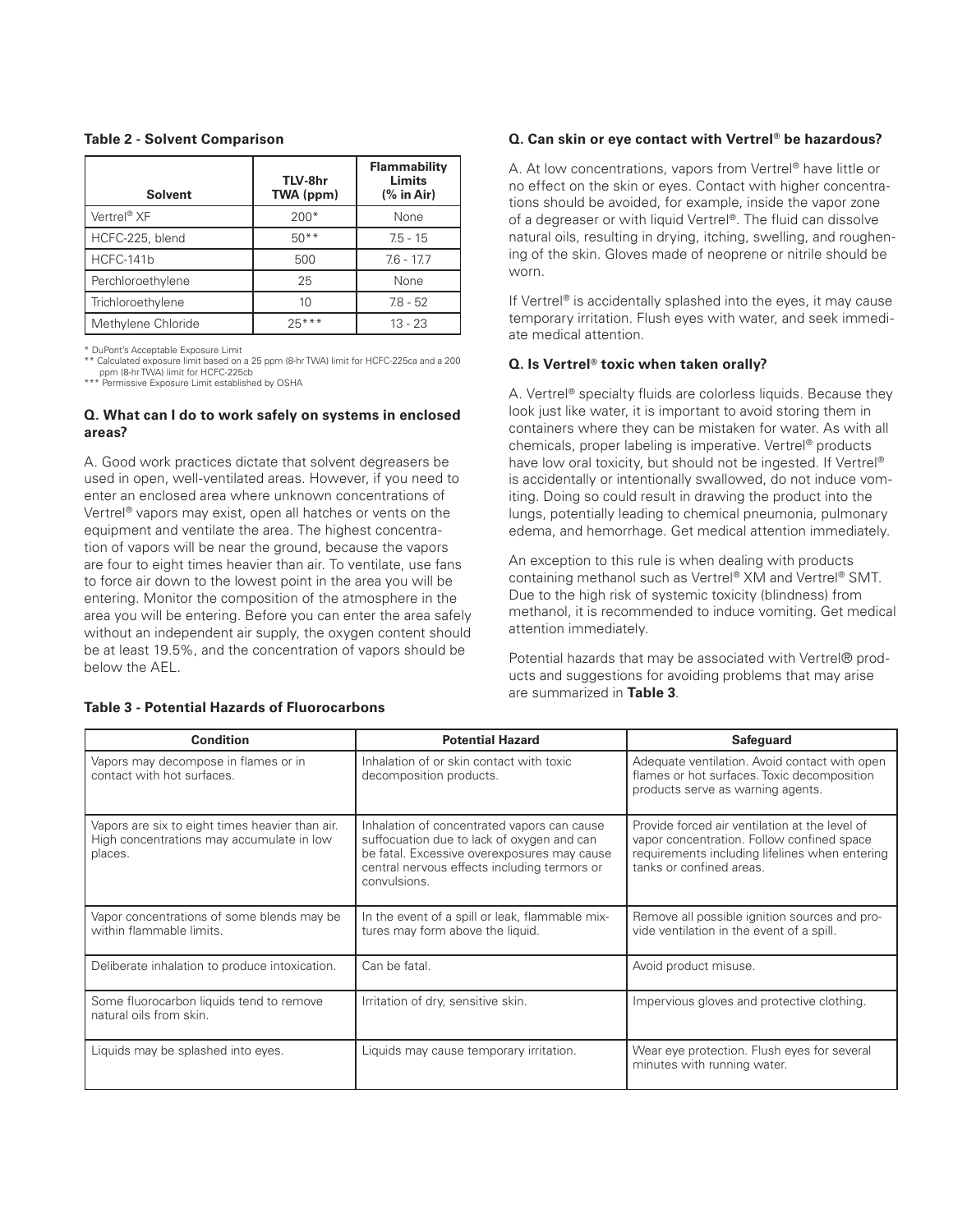# Monitoring Vertrel® in the Air

#### **Q. How can I monitor vapor from Vertrel®?**

A. Several types of fluorocarbon monitors are available, including those based on thermal conductivity, hot wire, pyrolyzer, flame ionization, and infrared technology. Infrared monitors are highly recommended because of their long economical life, accuracy, and portability. Any monitor must be calibrated for the specific fluid being monitored. For more information, contact your DuPont representative.

# Pressure

#### **Q. Can pressure cause any hazard during use?**

A. Because Vertrel® specialty fluids boil at relatively high temperatures, there are minimal vapor pressure problems to consider when using these products in most applications. However, it is a good practice to always open the bung slowly while standing back from the drum to avoid possible exposure due to a pressure buildup in a drum. As with any expandable fluid, overfilling containers (e.g., drums or pails) can create a potential hazard. If an overfilled, closed container of Vertrel® specialty fluid is exposed to high temperatures as in a fire or even in hot weather—hydrostatic overpressure can result, causing rupture failure of the container. Do not store drums in direct sunlight; store drums in clean, dry areas where the temperature does not exceed 52°C (125°F).

#### **Q. Can I use air pressure to help dispense a Vertrel® specialty fluid from its container?**

A. Shipping and storage drums are not designed as pressure vessels. Forcing air under pressure into these drums could cause a rupture failure of the container and a serious spill of the fluid. Whenever possible, a drum pump or a gravity stand should be used to transfer the solvent from the container to the point of use. Cautions should be taken when transferring product from a drum or pail to the cleaning equipment to avoid high concentrations. Drum pumps are recommended.

# Drum Handling

Vertrel® specailty fluids are shipped in drums up to 55-gal capacity, which can weigh in excess of 600 lb. Full drums are best moved by forklift trucks onto racks to provide gravity feed to the point of use. Whenever drums are handled to transfer the fluid, to empty drums, or to move them manually, several cautions should be observed.

• Use of proper drum handling equipment is recommended.

• Wear proper safety equipment, including gloves, splash goggles, aprons (when handling open drums), and safety shoes if the drums are to be moved.

• Before moving drums, make sure the bungs are tightly closed to prevent splashing.

• When working near other drums and equipment, be careful of pinch points.

• Any drum containing solvent should be kept tightly sealed between transfer operations to prevent unnecessary evaporation losses. Drum should be stored with the bung tightened to eliminate the possibility of incurring a major spillage of solvent through a loose or a leaky bung.

# Regulations

#### **Q. How do federal regulations affect the use of Vertrel® specialty fluids?**

A. Vertrel® specialty fluids are subjected to fewer regulatory restrictions than chlorinated solvents. The base chemical of Vertrel® products, HFC 43-10 has zero ozone-depletion potential. The Vertrel® line of products is accepted by the EPA under the Significant New Alternatives Program (SNAP) rules as a substitute for ozone-depleting substances. HFC 43-10 is not photochemically reactive and is, therefore, exempted from VOC regulation by the U.S. EPA. Some Vertrel® products, however, contain components such as methanol and trans-1,2 dichloroethylene, which are VOC regulated. Vertrel® products are not restricted as hazardous air pollutants (HAP) and, therefore, are not subject to NESHAP regulations, nor are they restricted by the Clean Water Act. They are subject to the least stringent regulations under CERCLA.

## **Q. What is the classification when shipping spent solvent?**

A. DuPont Vertrel® fluorocarbon specialty fluids are not regulated as hazardous materials by the Department of Transportation, unless the user has introduced a RCRA hazardous material during use. Even though some Vertrel® specialty fluids are mixtures that include other solvents such as alcohol, none of the mixtures are classified as flammable, poisonous, or corrosive by Department of Transportation definition.

During some recovery operations, especially with flammable soils or where the composition of the product in the liquid and vapor state may change (e.g., during distillation), it is possible for the mixture to exhibit either a flash point as a liquid or wider LEL/UEL in the vapor state. Users should test the spent product to ensure proper classification for waste disposal.

It is important to remember that all chemical compounds, including Vertrel® fluorocarbons, must be handled in an environmentally responsible manner. DuPont has an arrangement with a solvent reclaim/ disposal facility for handling spent solvent. Contact a Vertrel® technical manager for further information on this program.